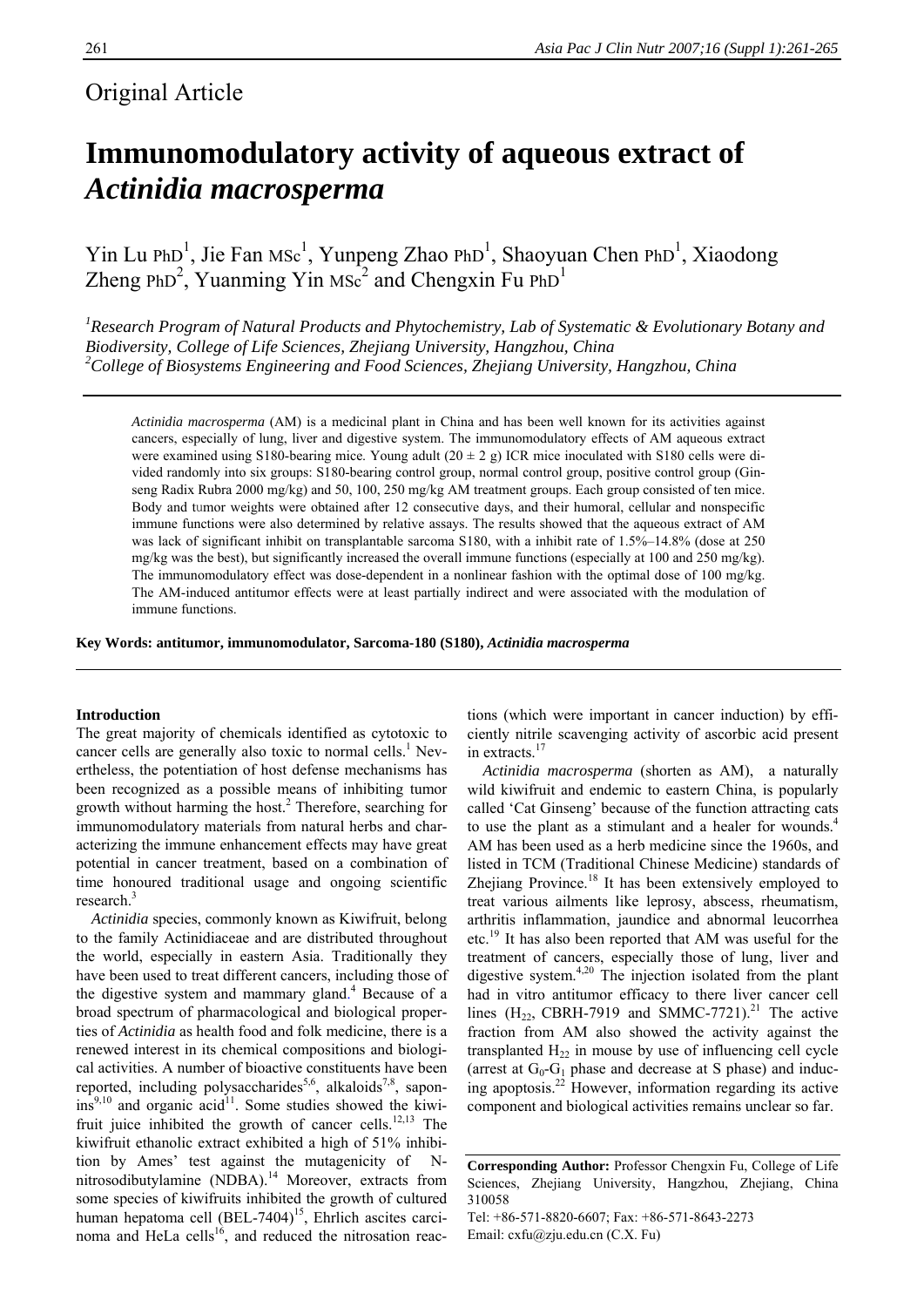In the present study, we focused on the antitumor and immunomodulatory effects of the aqueous extract from AM on the S180 ascites tumour in mice, a widely recognized immunomodulator-sensitive allogeneic tumour mode for detecting potential agents preventing the recurrence of cancer diseases,  $2^{3}$ ,  $2^{4}$  and analyzed its involvement in the activation of cellular, humoral and nonspecific immunities.

### **Materials and methods**

#### *Plant extract*

AM was obtained from local market in Zhejiang Province, China. The Lab of Plant Systematic Evolution and Biodiversity achieved the botanical identification. Voucher specimens were deposited in the Zhejiang University herbarium. The material was powdered and its aqueous extract was prepared using double distilled water. The homogenate was centrifuged at 2000 rpm for 10 min to remove the particles. The supernatant was then concentrated to dryness with a percentage yield of  $3.89\%$  (w/w) in a rotary evaporator (40℃ under vacuum) and the resulting viscous mass was suspended in normal saline for the experiment. The doses were calculated as dry weight of materials (mg) used to prepare 1 ml extract.

#### *Experimental animals*

Young adult  $(20 \pm 2$  g) ICR mice (male and female in half) were provided by the Animal Center, Academe of Chinese Traditional Medicine, Zhejiang, China. All mice were raised in a 12/12 hours light-dark cycle room with controlled temperature (21  $\pm$  2°C) and humidity (10%), and fed on standard rodent chow and water *ad libitum*.

#### *Effect of AM extract on the tumor of S180-bearing mice*

The effect of the AM extract on tumor growth was estimated by evaluating body weight, tumor weight, and percentage of tumor inhibition. S180 tumor cell line was originally obtained from Shanghai Institute of Materia Medica, Chinese Academy of Sciences, and maintained as the ascites form by serial passages intraperitoneally in ICR mice. For solid tumor development, 0.2 mL of S180 cell suspension  $(2\times10'$  cells/mL) was inoculated subcutaneously into right armpits of mice under sterile condition. The mice were divided into six random groups (10 in each): S180-bearing control, normal control, Ginseng Radix Rubra (GRR, 2000 mg/kg body weight), and three AM treatments (50, 100, 250 mg/kg body weight). Test doses were decided on the basis of findings from preliminary studies. Body weight of animals was recorded before the experiment. GRR and AM extract were administrated p.o. daily for 12 days. Normal control and S180-bearing control groups received the same volume of normal saline. On the13th day, all animals were executed. Their body and tumor weights were obtained and documented.

#### *Assessment of humoral immune function: Quantitative hemolysis of sheep red blood cells (QHS) assay*

The mice were injected i.p. with 0.2 mL of 3  $5 (v/v)$ sheep red blood cells (SRBC) prepared in normal saline on the 8th day of the experiment. QHS assay was performed in those animals following the immunization. Eyeballs were removed and single cell suspensions of

 $1\times10^6$ /mL were prepared in phosphate buffer solution (PBS). A total of 1.0 mL of 0.4% SRBC and 1.0 mL of 10% guinea pig serum were mixed with cell suspension and incubated for 1 h at 37℃. After a 3 min centrifugation at 3000 rpm, the absorbance of the supernatant was measured at 413 nm using a spectrophotometer.

#### *Assessment of cellular immune function*

For the assessment of cellular immune function, lymphocyte proliferation and NK cell cytotoxicity tests were performed. After the experiment was completed, their spleens were aseptically removed, and filtered over a double layer of stainless-steel mesh to obtain single cell suspension. After these washes in Hanks' balanced salt solution, the spleen cells were finally suspended in 10 % FCS RPMI 1640 media supplemented with benzylpenicillin 100 U/mL, streptomycin 100μg/mL. The cell number was adjusted to  $3 \times 10^6$  cells/mL of culture media for subsequent experiments.

#### *a) Measurement of lymphocyte proliferation*

For the splenocyte proliferation assay, the spleen cell suspension was added to microplate wells with 5μg/mL of concanavalin A (ConA, from *Canavalia ensiformis* Type III, Sigma) and a polyclonal T cell mitogen. The microplates were cultured at 37ºC for 72h in the humidified 5 %  $CO_2$  incubator. At 72 h,  $1 \mu Ci$ /well <sup>3</sup>H-TdR  $(thymidine, [methl<sup>3</sup>H])$  was added to each well. The cells were harvested 16 h later and the radioactivity incorporated was counted using a liquid scintillation counter.

#### *b) Evaluation of NK cell cytotoxicity*

The splenocytes prepared as described above were used as effector cells. YAC-1 cells, mice lymphoma sensitive to NK cells were used as target cells. Effector and target cells resuspended in RPMI-1640 medium supplemented with 3% heat-inactivated fetal bovine serum were added to each well of a 96-well U-bottom microculture plate in triplicate to obtain an effector/target (E/T) ratio of 50:1, and incubated at  $37^{\circ}$ C in the humidified  $5\%$  CO<sub>2</sub> incubator for 8 h. After centrifugation, the culture supernatants were admixed with lactate dehydrogenase (LDH) solution (100μl/well) and the amount of released LDH was determined. The OD value of each well was measured at 490 nm using a spectrophotometer. The percentage of cytotoxicity generated by NK cells was calculated according to the following formula:

$$
Cytotoxicity (%) = \frac{OD_{er} - OD_{es} - OD_{tsr}}{OD_{unr} - OD_{tsr}} \times 100
$$

Where  $OD_{er}(OD_{experimental \text{ released}})$  was the LDH release from co-cultures at an E/T ratio of 50:1; OD<sub>esr</sub> (OD<sub>effector spontane-</sub> ous release) and OD<sub>tsr</sub> (OD<sub>target spontaneous release</sub>) were spontaneous LDH releases from effector and target cells incubated with medium alone, respectively; and  $OD_{\text{trn}} (OD_{\text{target maxi}})$ mum release) was the maximum release from target cells lysed with the lysis solution.

#### *Assessment of nonspecific immune function: Phagocytic activity of macrophage*

Phagocytic activity of macrophages was used to assess the nonspecific immune function. The mice were injected i.p. with 0.5 mL 5% cock red blood cells (CRBC) 10 h prior to the last dose. On the  $13<sup>th</sup>$  day of the experiment,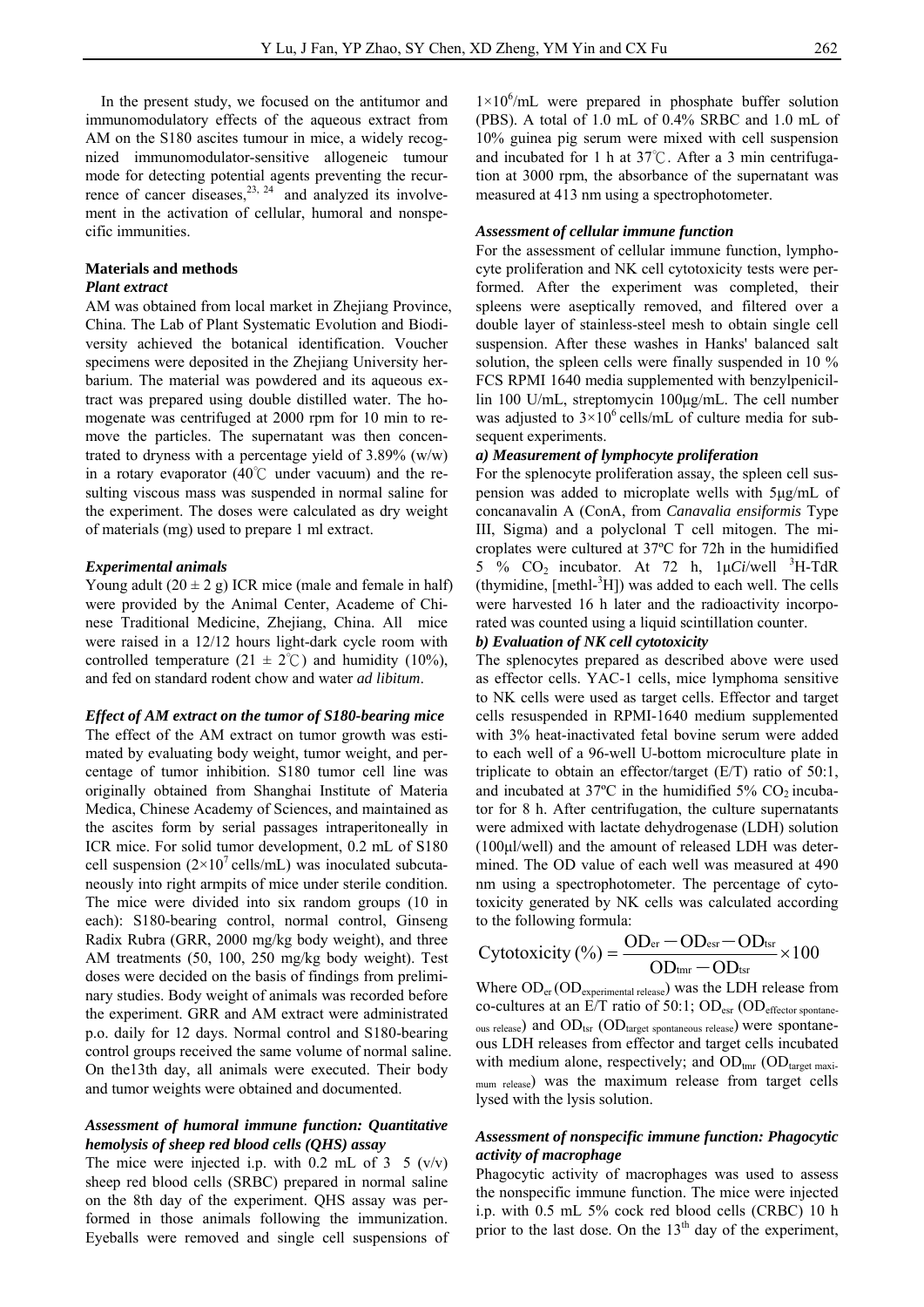| Group                     | Concentration<br>(mg/kg) |                 | Body weight $(g)$ | Tumor weight $(g)$ | Inhibition $(\%)$        |
|---------------------------|--------------------------|-----------------|-------------------|--------------------|--------------------------|
|                           |                          | Begin           | End               |                    |                          |
| Normal control            |                          | $20.4 \pm 1.22$ | $28.5 \pm 4.77$   |                    |                          |
| S <sub>180</sub> control  |                          | $20.5 \pm 1.41$ | $27.6 \pm 3.50$   | $4.15 \pm 1.18$    | $\overline{\phantom{0}}$ |
| $GRR^a$                   | 2000                     | $20.9 \pm 0.98$ | $28.1 \pm 2.98$   | $3.85 \pm 0.75$    | 7.2                      |
| AM extract $\overline{p}$ | 50                       | $20.3 \pm 1.56$ | $29.4 \pm 2.13$   | $4.09 \pm 0.85$    | 1.5                      |
|                           | 100                      | $20.1 \pm 1.05$ | $28.0 \pm 3.74$   | $3.93 \pm 0.604$   | 5.3                      |
|                           | 250                      | $20.6 \pm 1.58$ | $27.4 \pm 3.24$   | $3.54 \pm 0.906$   | 14.8                     |

**Table 1.** Effects of AM extract on body and tumor weights of S180-bearing mice <sup>c</sup>

<sup>a</sup> GRR = Ginseng Radix Rubra treatment group, as a positive control; <sup>b</sup> AM extract = *A. macrosperma* aqueous extract treatment groups; <sup>c</sup> Values are mean  $\pm$  S.D. of 10 mice.

|  |  | <b>Table 2.</b> Effects of AM extract on immune functions of S180-bearing mice <sup>c</sup> |  |  |
|--|--|---------------------------------------------------------------------------------------------|--|--|
|  |  |                                                                                             |  |  |

| Group                    | Concentration<br>(mg/kg) | Quantitative hemolysis of<br>sheep red blood cells<br>$(HC_{50})$ | Lymphocyte<br>proliferation (cpm) | NK cytotoxic<br>activity $(\% )$ | Phagocytosis<br>rate $(\frac{9}{6})$ |
|--------------------------|--------------------------|-------------------------------------------------------------------|-----------------------------------|----------------------------------|--------------------------------------|
| Normal control           |                          | $424 \pm 76.4***$                                                 | $11924 \pm 8025$ **               | $41.4 \pm 2.41*$                 | $34.5 \pm 4.12***$                   |
| S <sub>180</sub> control |                          | $43.2 \pm 9.26$                                                   | $2621 \pm 1110$                   | $38.6 \pm 2.00$                  | $26.0 \pm 4.52$                      |
| GRR <sup>a</sup>         | 2000                     | $128 \pm 19.5***$                                                 | $4254 \pm 1261$ **                | $42.9 \pm 3.01**$                | $31.5 \pm 3.83**$                    |
| AM extract <sup>b</sup>  | 50                       | $111 \pm 12.1***$                                                 | $3985 \pm 2663$                   | $40.8 \pm 3.72$                  | $31.3 \pm 4.33*$                     |
|                          | 100                      | $124 \pm 15.6$ ***                                                | $4274 \pm 988$ **                 | $44.9 \pm 2.54***$               | $33.8 \pm 3.84***$                   |
|                          | 250                      | $121 \pm 10.1***$                                                 | $4173 \pm 1479*$                  | $43.6 \pm 2.83***$               | $31.4 \pm 3.24**$                    |

<sup>a</sup> GRR = Ginseng Radix Rubra treatment group, as a positive control; <sup>b</sup> AM extract = *A. macrosperma* aqueous extract treatment groups; <sup>c</sup> Values are mean  $\pm$  S.D. of 10 mice; \*Significantly different from S180 control group at  $p$ <0.05; \*\*Significantly different from S180 control group at  $p<0.01$ ; \*\*\*Significantly different from S180 control group at  $p<0.001$ .

macrophages were obtained from the peritoneal exudates harvested by peritoneal lavage using sterile cold Hanks' solution. The number of CRBC ingested by macrophages was counted in an optical microscope. Besides, the percentages of macrophages that phagocytosed CRBC were determined and expressed as phagocytic rate.

#### *Statistical analysis*

Data were expressed as the mean  $\pm$  standard deviation (S.D.) in tables. Statistical analyses were carried out using the analysis of variance (ANOVA) and post-hoc tests for multiple comparisons. Differences were considered statistically significant at *p*<0.05.

#### **Results**

#### *Effects of AM extract on body and tumor weights of S180-bearing mice*

All the tumor-injected mice survived following the treatments with water or any of the three AM aqueous extracts until they were sacrificed for analysis of immunological features. When the tumor masses were removed, we observed that the animals treated with AM had no significant change in body and tumor weight (Table 1, *p*>0.05), but showed lower tumor growth at a certain extent compared with S180 control group. The inhibit rate was 1.5%, 5.3% and 14.8%, respectively, when the concentration of AM extract was 50, 100 and 250 mg/kg. Higher concentrations appeared to show more effective inhibition. Complete regression of tumor was not observed in any group.

#### *Effects of AM extract on immune functions of S180 bearing mice*

*a) Effects of AM extract on humoral immune function* 

The effects of AM extract on humoral immune function was estimated by measuring quantitative hemolysis of sheep red blood cells *in vivo*. As shown in Table 2, a significant reduction in the assay was induced in S180 control group. All AM treatments could markedly increase the antibody secreted by spleen cells in mice. The effect of 100 mg/kg dose was the best and it could restore humoral immunity in S180-bearing mice close to Ginseng Radix Rubra (GRR) 2000 mg/kg, a positive control well known as a typical immunostimulator.

#### *b) Effects of AM extract on cellular immune function*

The effects of AM extract on cellular immune function was estimated by measuring lymphocyte proliferation and NK cell cytotoxicity *in vivo*. Both T cells and macrophages play a crucial role in the generation of cellular immune responses. In the assay, spleen lymphocyte proliferation and NK activity were significantly decreased in S180 control group. AM extract at 100 mg/kg and 250 mg/kg remarkably demonstrated spleen lymphocyte proliferation stimulation and increased NK activity, even higher than the functions of GRR 2000 mg/kg, whereas the dose of 50 mg/kg did not (Table 2). In NK cell cytotoxicity assay, additionally, all doses of AM administrations could significantly regulate cellular immunity close to a normal level. In two assays, the AM extract at 100 mg/kg showed the best results.

#### *c) Effects of AM extract on nonspecific immune function*

The effects of AM extract on nonspecific immune function was estimated by measuring the phagocytic activity of peritoneal macrophages *in vivo*. Administration of AM could significantly enhance the phagocytic activity of peritoneal macrophages at all doses compared to the untreated group (Table 2). The extract at 100 mg/kg showed the most effective activity, which was close to that of the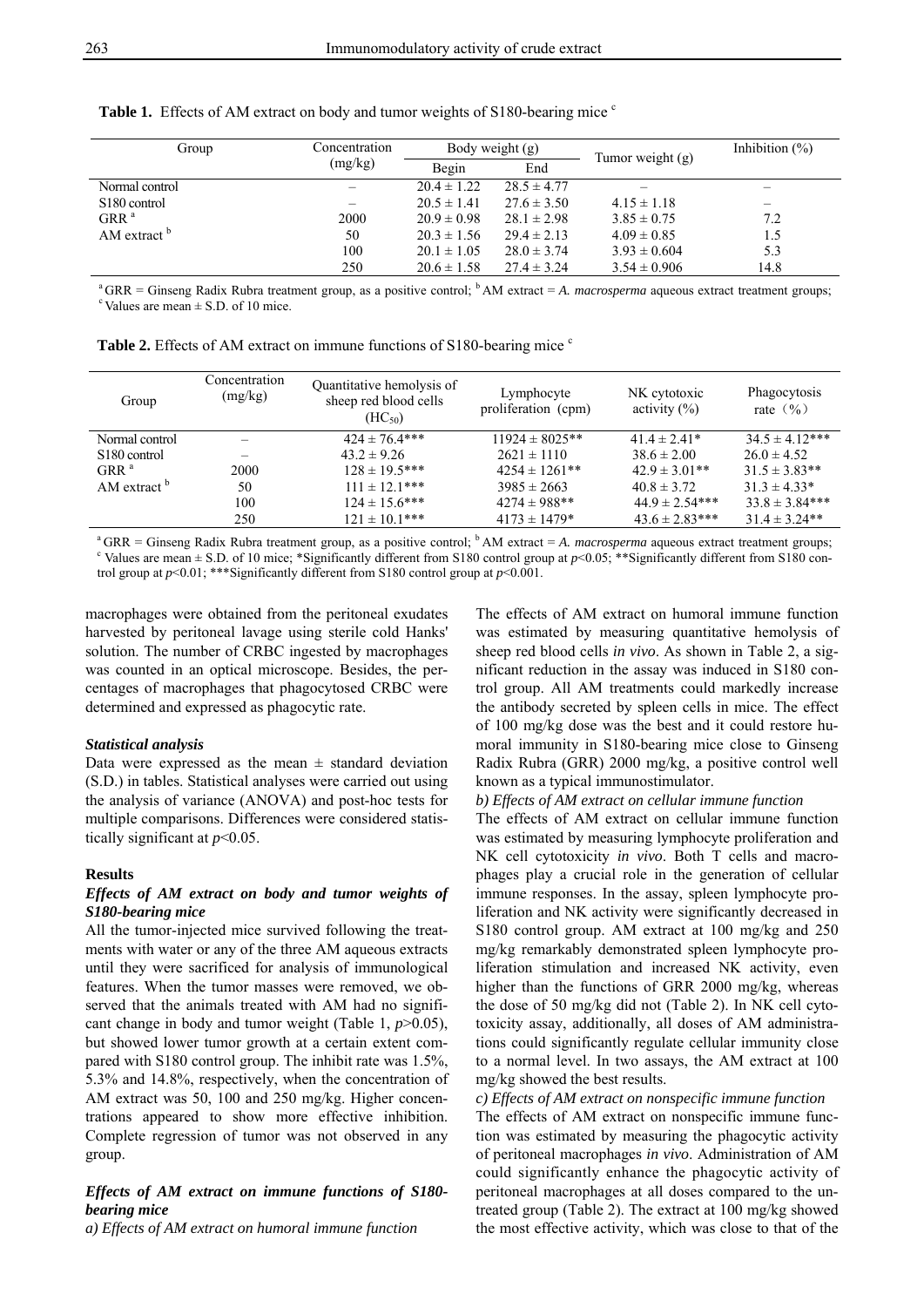normal control.

#### **Discussion**

The relation between immune states and the occurrence, growth and decline of tumor is one of the essential problems in tumor immunology. Various biological response modifiers (BRMs) such as natural products having biological activity to enhance host defense system have been considered as a useful tool to inhibit tumor growth in cancer immunotherapy.25,26 In many cases, BRMs activate immune-related cells, including NK cells, lymphokine cells and macrophages, to control cancer growth. $27,28$ Their clinical applications are to boost the body's general vitality or to treat a debilitating condition. Thus, the traditionally used natural resources to potentiate immune system and prevent tumor growth without direct cytotoxicity for tumor cells, may be important for cancer therapy.

Indeed, a number of studies have shown AM's multiple actions on immune system responses. Several clinical trials on patients receiving chemotherapy or radiotherapy have found that AM significantly improves appetite, alleviate weakness, anorexia, vomiting, spontaneous or night sweat and pain, increases weight and stabilizes white blood cell counts, NK cells, IL-2 and CD4/CD8 ratio.<sup>29</sup> Others have shown that AM could improve the quality of life of the subjects by enhancing physical function and healthy transition (respondents' amount of change in their health in general over a 1-year period) without any adverse side effects in gastric, esophageal, liver and lung cancers.<sup>19</sup>

Althouth, we did not find a significant effect of AM on the growth of ascites tumour in present study, our results for the first time showed that the aqueous extract of AM exert *in vivo* immunomodulatory activities on S180 bearing mice in a dose-dependent but nonlinear manner. Generally, the assessment of immunomodulatory activity against tumor was carried out by testing the humoral, cellular and nonspecific immune responses to the antigenic challenge by sheep RBCs, lymphocyte proliferation and NK cell cytotoxicity, and by macrophages function tests. $30,31$  The humoral defence via antibody response is mediated by B cells, while other immune cells are involved in antigen processing and immunization. The antigen–antibody complex can counteract toxin and defend the infection induced by pathogen. Cell-mediated immune defense is mediated specifically by T cells including cytotoxic T cells and by the activation of natural killer cells. They can kill tumors and produce many lymphocyte factors consisting of macrophage mobile factor, lymphotoxin, transfer factor and interferon, which can enhance macrophage phagocytosis and the capacity of killing target cells.31 In nonspecific immunity, macrophages play an important role in host defense mechanism against tumors by killing them<sup>32</sup> and producing effector molecules such as nitric oxide and TNF- $\alpha$ <sup>33</sup> which have been recognized for their cytostasis and/or cytotoxic properties against tumor cells. $34$  In this report, AM extract showed stimulatory effect on overall immune functions in S180-bearing mice. The effect was significant in the enhancement of lymphocyte proliferations, NK cell cytotoxicity, macrophages function and the secretion of antibody, which were responsible for the inhibition of the cancer and its metas-

tasis in many cases.<sup>27, 35</sup> These observations suggest that AM-induced antitumor effects were at least partially indirect and were associated with modulation of immune functions.

In all cases a dose of 100 mg/kg was most effective in inducing the immune functions, which were as strong as, or stronger than the positive control of GRR 2000 mg/kg, and significantly higher than the S180 control. However, immune functions did not increase significantly when the dose was increased to 250 mg/kg, indicating that there may be a threshold level of dosage. This seemed consistent with the notion that the key to the regulation of immune functions rests in the level of immune state in the body, not the level of dose. The immune level can be regulated to the normal in autoimmunity process and no effect is evident at higher doses above the limit. It was achieved by integral harmony function in which network of immune-neuroendocrine interactions was the priority.<sup>36</sup> Thus, 100 mg/kg dose of AM extract seemed to be pharmacologically effective dose in S180-bearing mice as far as immunomodulatory effects were concerned. However, detailed analyses of chemical compositions are needed to determine the effective elements in the extract.

#### **Conclusions**

Based on the above results and analysis, *A. macrosperma*, was demonstrated to possess *in vivo* immunomodulatory activities in S180-bearing mice, albeit without significant activities against cancer cells, suggesting that *A. macrosperma* contains compounds with immunomodulatory activities. Our findings also provide empirical explanation for the traditional use of this plant in China to enhance immune systems of cancer patients. Further studies on its mode of immune action and active constituents isolation are in progress.

#### **Acknowledgement**

The authors thank the Academy of Chinese Traditional Medicine, Zhejiang, China, for their technical assistance. Thanks also due to Dr. Jianhua Li of Harvard University for improving the manuscript. This work is supported by the Science and Technology Program of Zhejiang Province (2004C32064), and Zhejiang Hualun Group CO., LTD. of China.

#### **References**

- 1. Kim HM, Han SB, Oh GT, Kim YH, Hong ND, Yoo ID. Stimulation of humoral and cell mediated immunity by polysaccharide from mushroom Phellinus linteus. Int J Immunopharmacol 1996; 18: 295-303.
- 2. Ameho CK, Adjei AA, Yamauchi K, Harrison EK, Kulkarni AD, Sato S, Yamamoto S. Modulation of agerelated changes in immune functions of proteindeficient senescence-accelerated mice by dietary nucleotidenucleotide mixture supplementation. Br J Nutr 1997; 77: 795- 804.
- 3. Rivera E, Daggfeldt A, Hu S. Ginseng extract in aluminum hydroxide adjuvant vaccines improves the antibody response of pigs porcine parvovirus and Erysipelothrix rhusiopathiae. Vet Immunol Immunop 2003; 91: 19-27.
- 4. Jiangsu New Medicine College. Dictionary of Chinese Traditional Medicines. Shanghai: Shanghai Science and Technology Press, 1984.